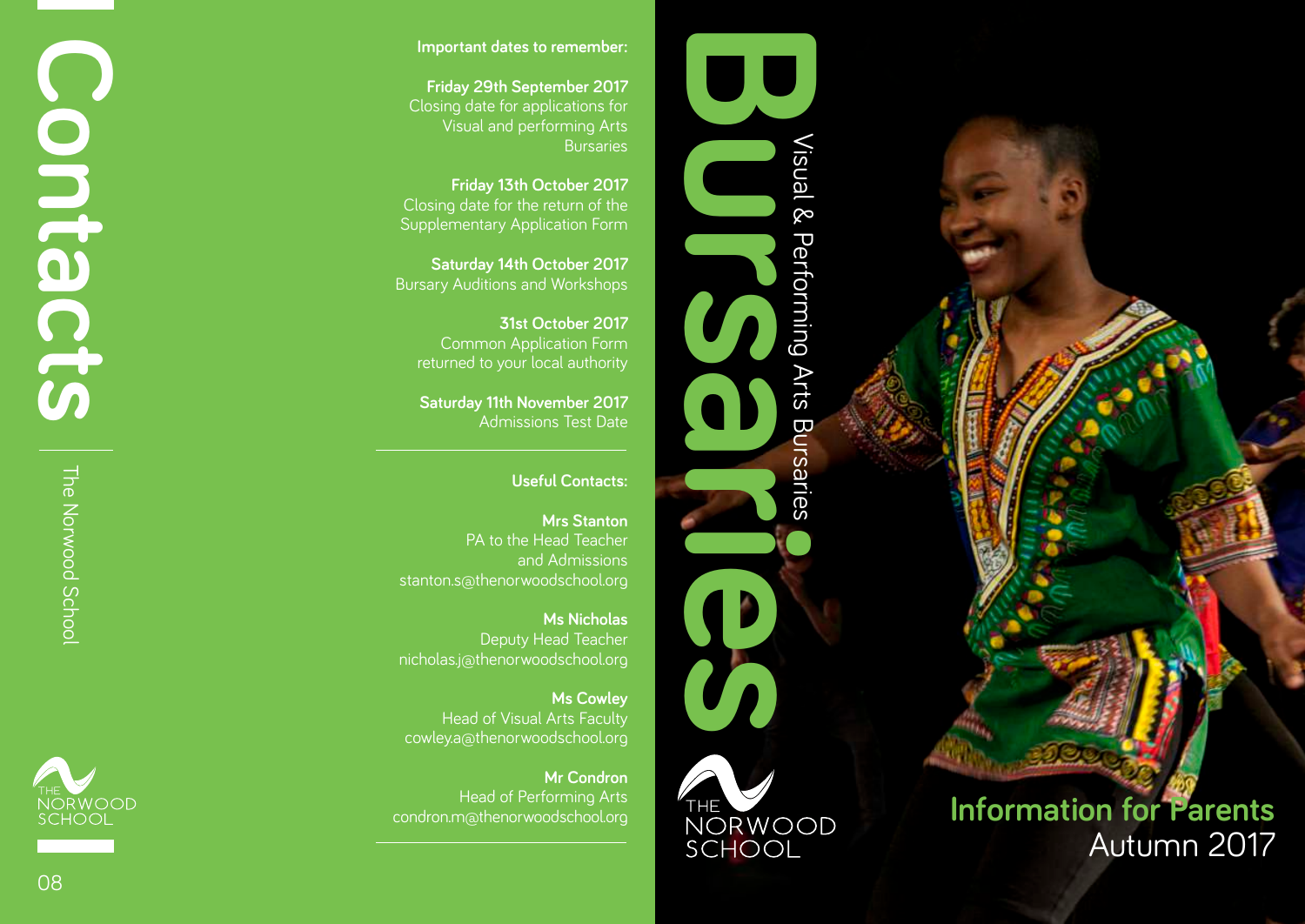

**What does being awarded a Bursary mean to students at the Norwood School?** 

## Awarded **a Bursary**

The Norwood School are proud to offer bursaries to students who show a natural aptitude and passion for the Arts. Applicants are invited to attend a Performing Arts audition or a Visual Arts workshop, followed by a short formal interview

Bursaries in the Visual and Performing Arts are offered for the duration of the period the student remains on the roll of the school until they leave at the end of the Upper Sixth, subject to continued satisfactory progress and ongoing commitment to the Performing and Visual Arts Faculties.

**A Visual or Performing Arts Bursary student** will take part in a programme of exciting enrichment throughout their time at the Norwood School according to their specialism. This will include:

- One to one and / or group instrumental or singing lessons.
- Subject specific specialised tuition in Art, Dance, Drama & Music.
- A guaranteed place in The School Band/Ensembles/Orchestras whichever is most appropriate.
- Regular termly trips and visits to the theatres, museums and galleries.
- The use of specialised equipment and materials including state of the art music production technology, recording studios, theatre and design studios.
- Opportunities to take part in Summer, Saturday Schools and Master Classes for example at The Dulwich Picture Gallery, LAMDA, London Drama Festival & University of the Arts London - Camberwell Art College.
- Frequent opportunities to perform and exhibit in the wider public arena, both locally and nationally.
- A Gifted and Talented early entry programme, starting some Visual and Performing Arts GCSE's in Yr 9.
- The opportunity to take multiple Arts Subjects at GCSE Level. A bespoke 'Journey to A\*' programme with mentors who will guide them through GCSE Courses, A Levels and beyond to University and College.
- Subject specific careers guidance and advice.
- An outstanding range of Sixth Form opportunities in the arts including residentials and links to the Creative Industries and work experience programmes.

**Bursaries will be awarded to those students who demonstrate the greatest potential, commitment and creative air.**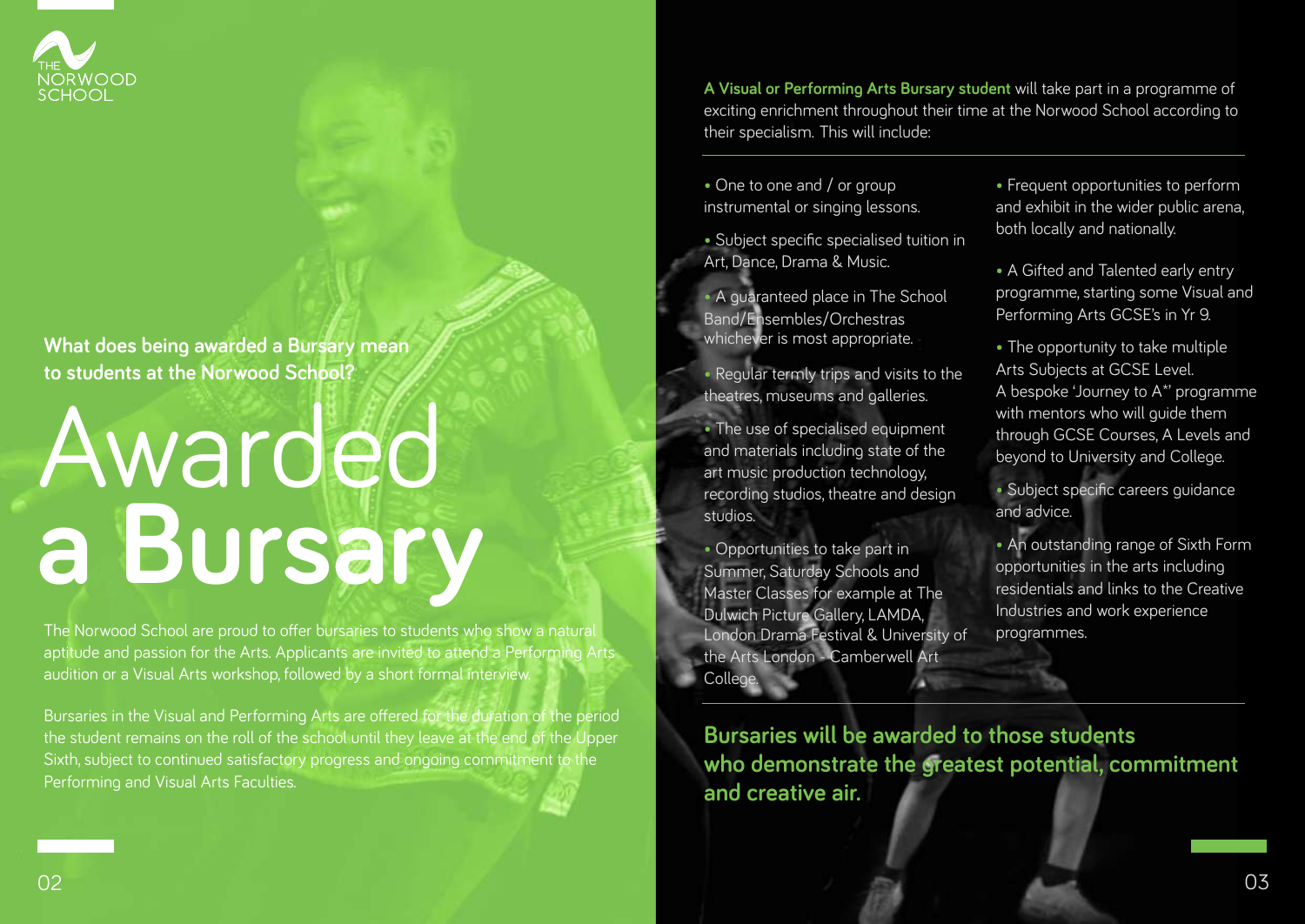

**Auditions are specially designed to give all students the opportunity to convey their natural aptitude for the arts.** 

# **Application Process**

All parents / guardians / carers are asked to indicate, at the earliest opportunity, whether or not they are interested in their child being considered for a bursary place by completing the Bursary Application Form and returning it to the school no later than **Friday 29th September 2017.** 

**What will happen once I have applied for an 'Arts Bursary' at The Norwood School?** Once you have completed the bursary application form and submitted it to the Norwood School we will be in contact with you and will invite you in for your workshop or audition. We will let you know the exact time, place and what to expect. You will be asked to confirm that you will be attending.

#### **What will the students be doing on the 'Arts Bursary' Audition Day?**

We appreciate that Yr 6 students will have a wide variety of Art experiences at whatever primary school they currently attend. Some will have done a lot of work in Dance, Drama, Art or Music, some may well have done very little. If this is the case for you and your child, this will not necessarily put your child at a disadvantage. The auditions and workshops will be specially designed to give all students the opportunity to convey their natural aptitude for the arts.